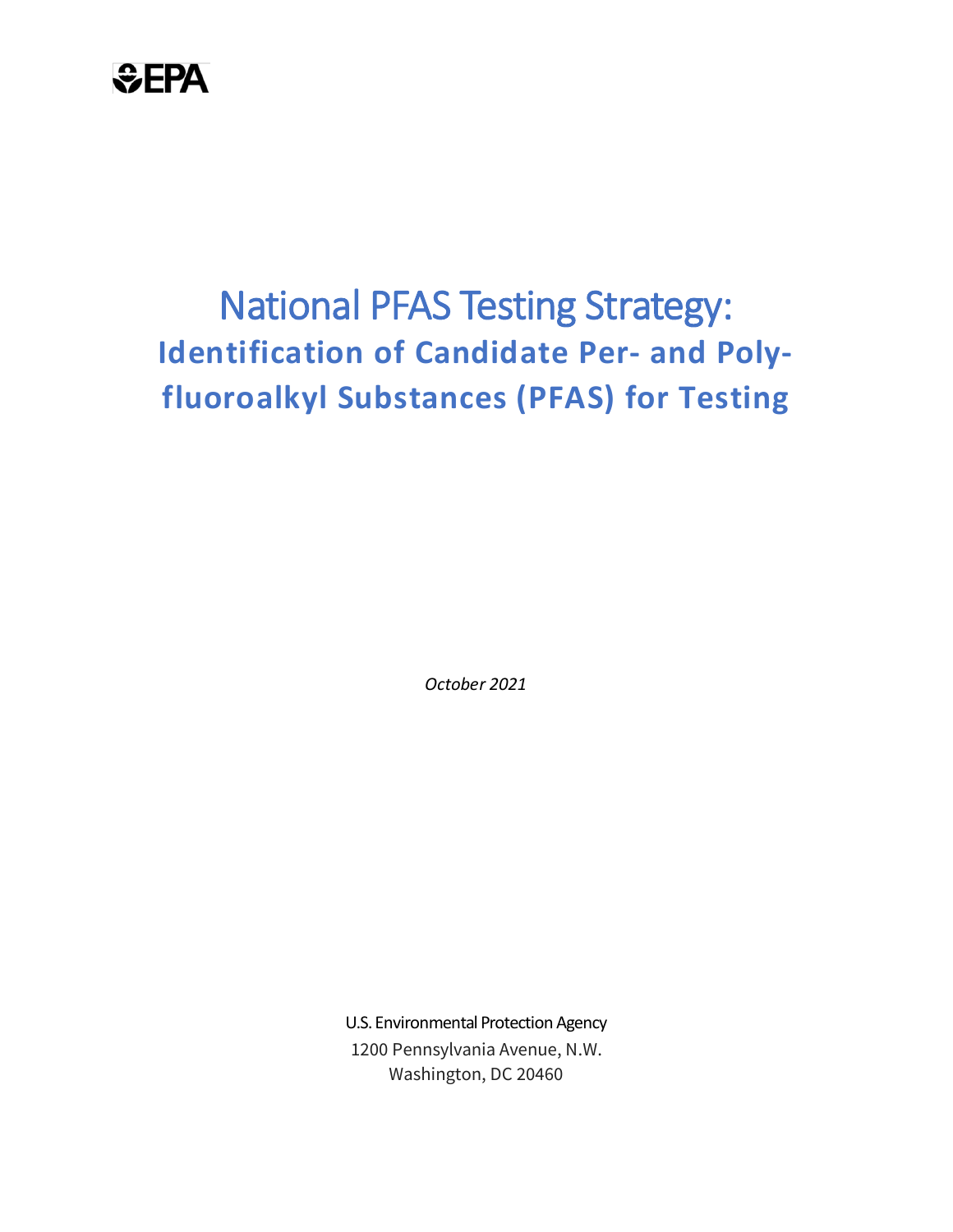## Contents

| 2.             |  |  |  |  |
|----------------|--|--|--|--|
| 3.             |  |  |  |  |
| 4.             |  |  |  |  |
| 5.             |  |  |  |  |
| 6.             |  |  |  |  |
| 7 <sub>1</sub> |  |  |  |  |
| 8.             |  |  |  |  |
|                |  |  |  |  |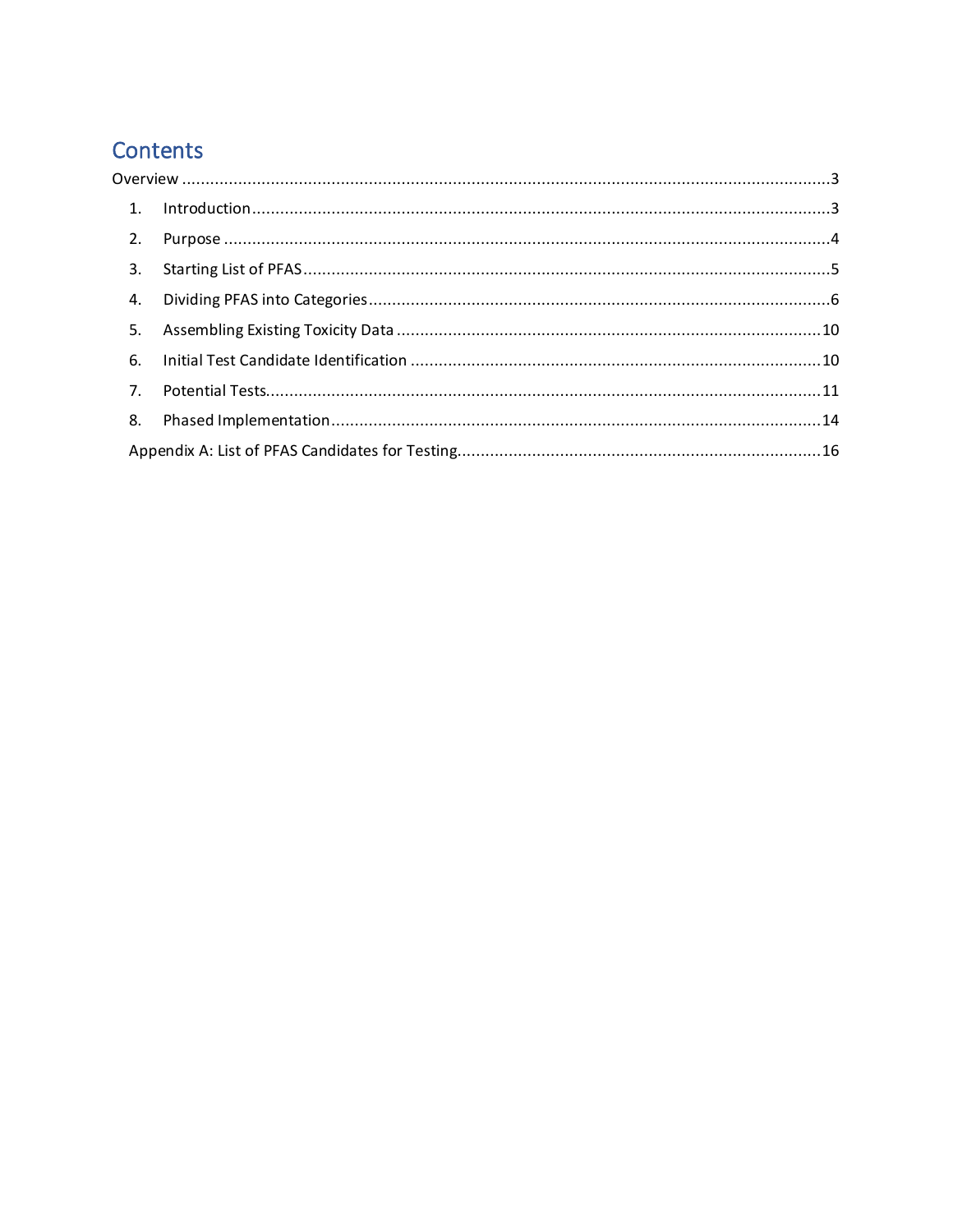## National PFAS Testing Strategy: **Identification of Candidate Per- and Polyfluoroalkyl Substances (PFAS) for Testing**

#### <span id="page-2-0"></span>**Overview**

The Environmental Protection Agency (EPA) needs to evaluate a large number of PFAS for potential human and ecological effects. Most of the hundreds of PFAS currently in commerce have limited or no toxicity data, and if EPA attempts to research them one at a time, it will be impossible for EPA to expeditiously understand, let alone address, the risks these substances may pose to human health and the environment. To address this data gap and fundamentally advance our understanding of these substances, EPA has developed this National PFAS Testing Strategy (Strategy) to deepen understanding of the impacts of PFAS, including potential hazards to human health and the environment. This Strategy will help EPA identify and select PFAS for which the Agency will require testing using Toxic Substances Control Act (TSCA) authorities. The Strategy develops categories of PFAS based on information about similarities in structure, physical-chemical properties, and existing test data on the toxicity of PFAS (both publicly available and submitted to EPA under TSCA). Consideration of the existing toxicity data prior to requiring further testing also ensures adherence to the TSCA goal of reducing animal testing. EPA will use the Strategy to identify important gaps in existing data and to select one or more candidate chemicals within identified categories for additional study. EPA expects to exercise its TSCA section 4 order authority to require PFAS manufacturers to conduct and fund the studies. EPA plans to issue the first round of test orders on selected PFAS by the end of 2021 with additional phases thereafter.

#### <span id="page-2-1"></span>1. Introduction

PFAS are a large class of man-made chemicals that have been manufactured and used in a variety of industries since the 1940s. PFAS have been or are currently being synthesized for a variety of different uses ranging from adhesives, coatings for clothes and furniture, fire-fighting foams, and many others. PFAS are also used in industrial applications and processes, and in the manufacturing of countless other chemicals and products. PFAS have been released into the environment during manufacturing and use in industrial, commercial, and consumer settings. In addition, PFAS and products that contain them are regularly disposed of in landfills and incinerators, which can also lead to the further release of these compounds into the soil, water, and air.

Although certain PFAS, such as perfluorooctanoic acid (PFOA) and perfluorooctanesulfonic acid (PFOS), have been studied extensively, most PFAS lack data for robustly characterizing their potential toxicity. The information developed on certain PFAS provides evidence that exposure to such PFAS can lead to acute and chronic adverse human health outcomes.

Studies in laboratory animals indicate some PFAS can cause reproductive, developmental, liver, kidney, and immunological toxicity. In addition, exposure to some PFAS produce tumors in laboratory animals. In humans, the most consistent findings from epidemiology studies are increased cholesterol levels among exposed populations, with more limited findings related to infant birth weights, effects on the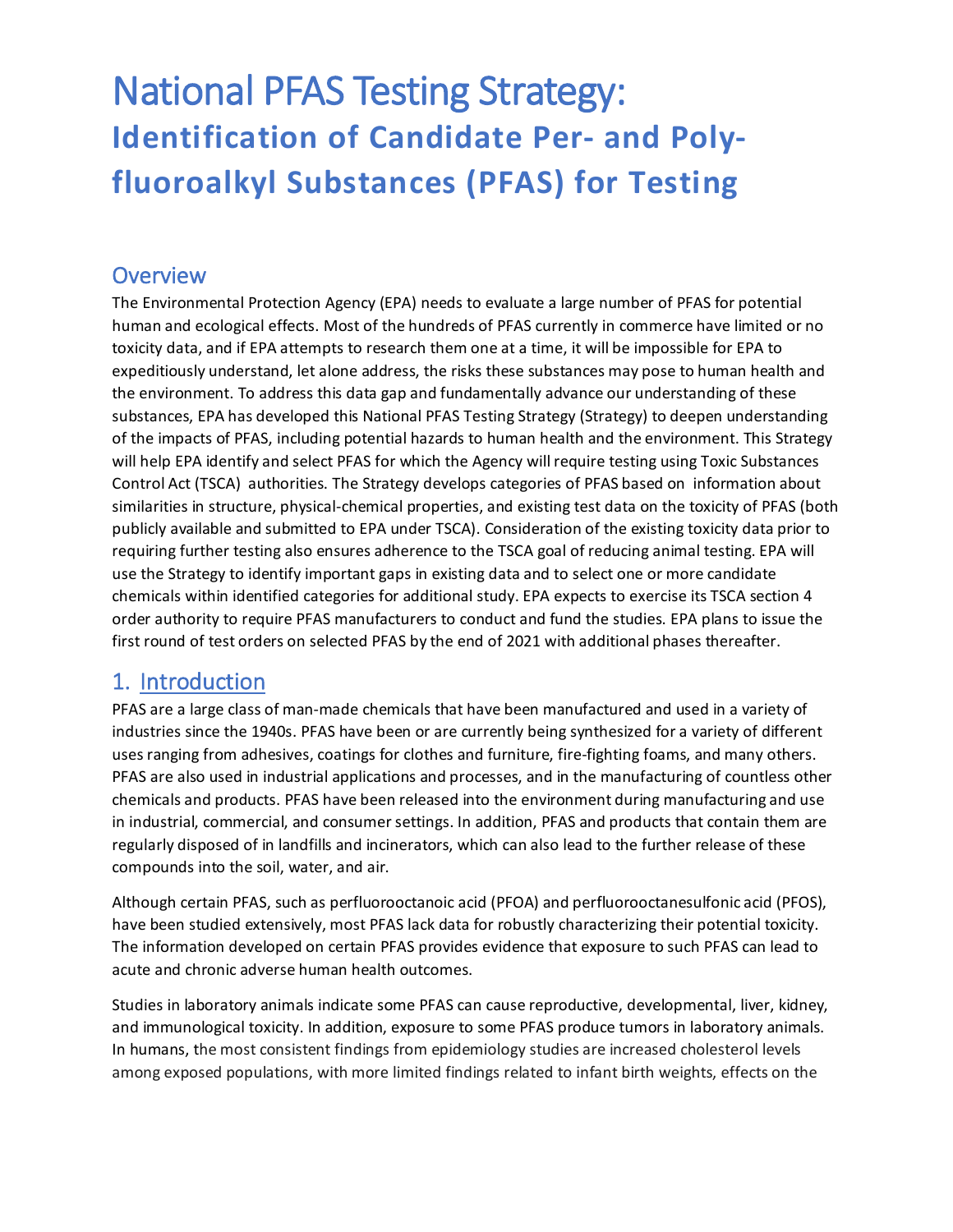immune system, cancer (for PFOA), and thyroid hormone disruption (for PFOS). Some PFAS can cause adverse effects on the respiratory system following acute inhalation exposures.<sup>[1](#page-3-1)</sup>

To address the many of the data gaps associated with PFAS, in Congress included in the 2020 National Defense Authorization Act direction to EPA to develop a process for prioritizing which PFAS or classes of PFAS should be subject to additional research efforts based on potential for human exposure to, toxicity of, and other available information. The EPA has also initiated several regulatory activities aimed at collecting exposure- and toxicity-related information. For example, 175 PFAS have been added to the Toxics Release Inventory (TRI), which requires facilities that manufacture, process, and/or otherwise use these PFAS to report release and other waste management information to EPA. This information can be used to better understand human exposures to these chemicals. In addition, in June 2021, EPA proposed a TSCA section 8 rule that would require manufacturers and importers to report the identify of any PFAS manufactured since January 1, 2011, as well as byproducts from the manufacturing process, categories of use, production volumes, disposal information, worker exposures, and any information concerning environmental and human health effects.<sup>[2](#page-3-2)</sup> EPA has identified at least 1,364 PFAS that would potentially be subject to the proposed rule. Finally, EPA is taking steps to address PFAS in drinking water. Under the Safe Drinking Water Act (SDWA), EPA is considering comments on the Fifth Unregulated Contaminant Monitoring Rule (UCMR 5) and preparing a final rule to collect new data on PFAS in drinking water. These data would improve EPA's understanding of the frequency that 29 PFAS are found in the nation's drinking water systems and at what levels. It would also expand the number of drinking water systems participating in the program. EPA's PFAS Strategic Roadmap explains additional actions the Agency plans to take to address PFAS through 2024.<sup>[3](#page-3-3)</sup>

#### <span id="page-3-0"></span>2. Purpose

This document describes EPA's Strategy for identifying candidate PFAS for which EPA plans to require companies to perform testing using its TSCA section 4 authority. The information derived from testing will be used by the Agency to evaluate of toxicity and risks associated with this large class of chemicals, and could further inform the Agency's future research, monitoring, and regulatory efforts. Given the large number of PFAS to which exposures may have occurred or that are currently ongoing, the Strategy is based on an approach that groups similar PFAS into categories. The categories serve as the basis for both identifying PFAS chemicals for testing as well as allowing EPA to establish toxicity levels for PFAS within the identified categories. Thus, rather than seeking data about each of the thousands of individual PFAS, which would require extensive resources in terms of time, costs, and animals, the Strategy aims to identify a representative substance(s) for each chemical category where categories have been constructed to span the landscape of PFAS of interest.

<span id="page-3-1"></span><sup>1</sup> [EPA website for Basic Information on PFAS \(](https://www.epa.gov/pfas/basic-information-pfas)accessed October 2021)

<span id="page-3-2"></span><sup>&</sup>lt;sup>2</sup> TSCA Section 8(a)(7) Reporting and Recordkeeping Requirements for Perfluoroalkyl and Polyfluoroalkyl Substances, 86 FR 33926 [\(web link\)](https://www.epa.gov/assessing-and-managing-chemicals-under-tsca/tsca-section-8a7-reporting-and-recordkeeping)

<span id="page-3-3"></span><sup>3</sup> EPA PFAS Strategic Roadmap: EPA's Commitments to Action 2021-2024 (2021)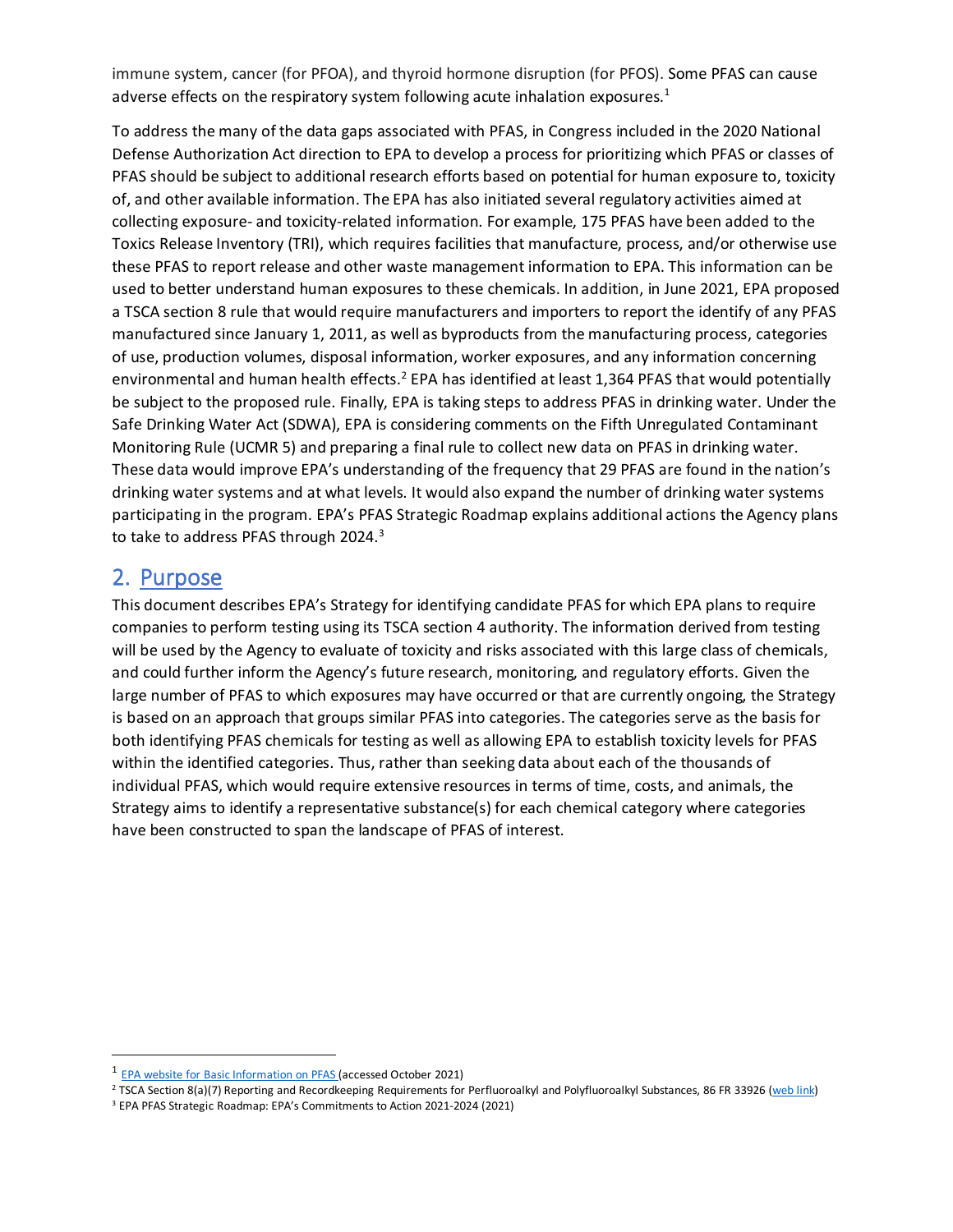### <span id="page-4-0"></span>3. Starting List of PFAS

The starting list of PFAS used in developing this Strategy was assembled using the process described below and illustrated in the first two elements in Figure 1.



*Figure 1: Schematic of Process Used to Create PFAS Categories*

In the first step of the process, the EPA DSSTox database was used as the inventory of chemical substances from which the list was drawn (Version – April 2021).<sup>[4](#page-4-1)</sup> The version of the EPA DSSTox database used to assemble the list contains over 900,000 chemical substances.

In the second step of the process, "Structural Filters," EPA used a series of five filters to generate the "starting list" of PFAS considered for the Strategy. First, chemical substances in the database without a defined structure were excluded from consideration because they did not have sufficient information to determine whether they should be considered a PFAS. Second, the resulting chemical substances were filtered for those that met the working definition of a PFAS used by EPA's Office of Pollution Prevention and Toxics (OPPT), which administers TSCA:

"a structure that contains the unit R-CF<sub>2</sub>-CF(R')(R''), where R, R', and R'' do not equal "H" and the carbon-carbon bond is saturated (note: branching, heteroatoms, and cyclic structures are included)."[5](#page-4-2)

The working definition identifies chemicals with at least two adjacent carbon atoms, where one carbon is fully fluorinated and the other is at least partially fluorinated. This working definition provides focus on PFAS of concern based on their persistence and potential for presence in the environment and human exposure. For example, chemicals with (-CF2-) that are not (-CF3) are expected to degrade in the environment and most substances with only one terminal carbon (-CF3) are expected to degrade to trifluoroacetic acid, which is a well-studied non-PFAS. Chemicals with such degradation potential and for which vapor pressure could not be calculated were also excluded from the starting list.

<span id="page-4-1"></span><sup>4</sup> Grulke CM, Williams AJ, Thillanadarajah I, Richard AM. EPA's DSSTox database: History of development of a curated chemistry resource supporting computational toxicology research. *Comput Toxicol*. 12:10.1016, 2019.

<span id="page-4-2"></span><sup>5</sup> Ibid TSCA Section 8(a)(7)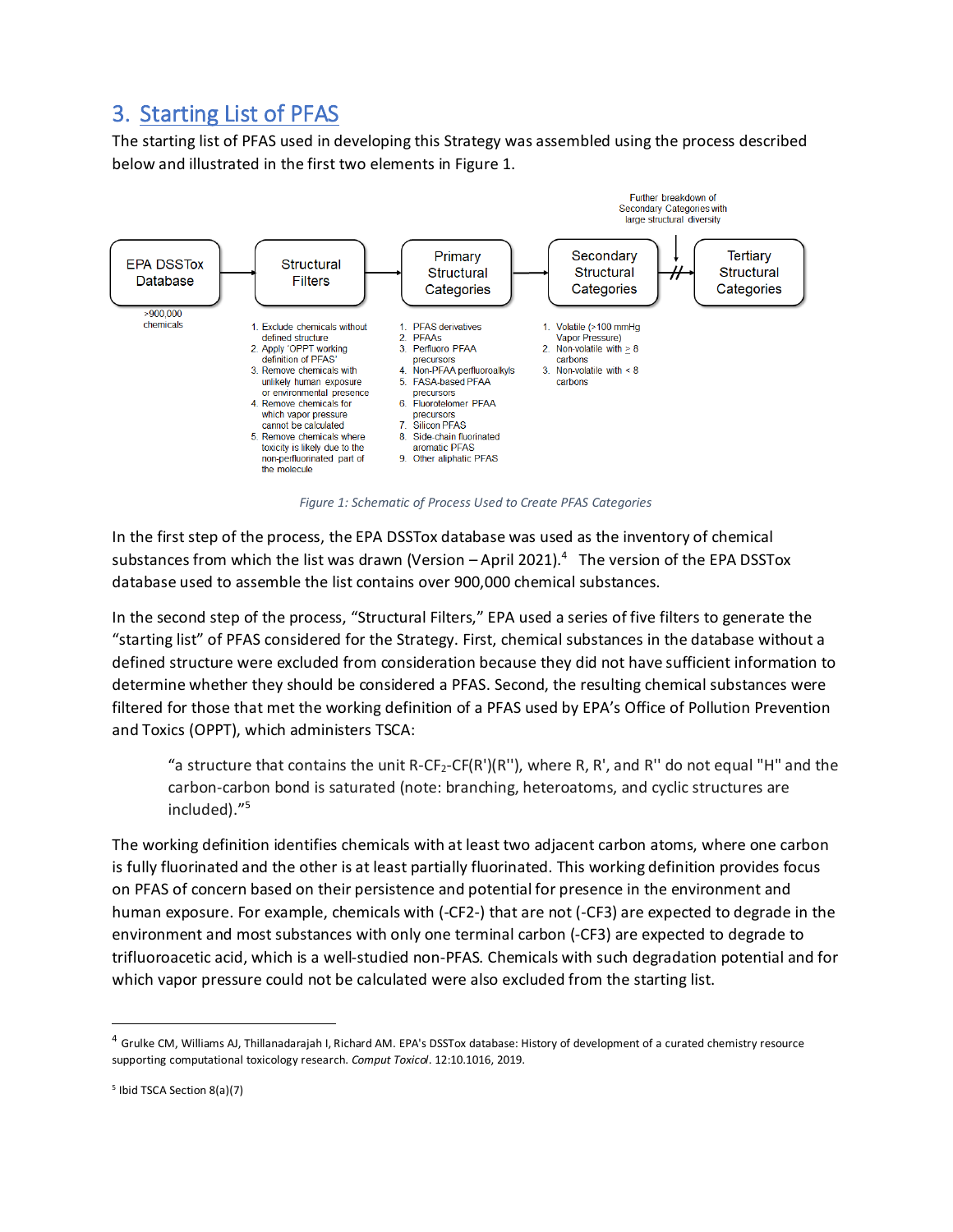In addition, the Strategy focuses on PFAS where the toxicity of the substance is expected to primarily arise from the perfluorinated nature of the compound. As a result, additional filters were applied to develop the starting list. These filters eliminated free radicals and bare anions, while other filters eliminated salt forms where the counterion is expected to exert significant toxicity (e.g., transition metal salts/organometallics) and a variety of ringed structures. Many of the substances removed by the final filter were large multicyclic or macrocyclic structures with a small, fluorinated tail attached at some point.

The five sets of structural filters identified a starting list of 6,504 PFAS used in the development of the Strategy.

#### <span id="page-5-0"></span>4. Dividing PFAS into Categories

Due to the large number and diverse types of PFAS, there have been several efforts to develop systematic terminology for their description and categorization.<sup>[6](#page-5-1),[7](#page-5-2)</sup> However, the terminology and categories used in these efforts rely on manual assignment by trained chemists using standard criteria, which can be both subjective and time consuming when applied to thousands of chemicals. To overcome these issues, EPA used computer software developed by Su and Rajan<sup>[8](#page-5-3)</sup> to systematically assign the starting list of 6,504 PFAS into the following nine primary categories based on their structure as illustrated in the third element ("Primary Structural Categories") of Figure 1 above:

- PFAS derivatives
- Perfluoroalkyl acids (PFAAs)
- Perfluoro PFAA precursors
- Non-PFAA perfluoroalkyls
- Perfluoroalkane sulfonamide (FASA)-based PFAA precursors
- Fluorotelomer-based PFAA precursors
- Silicon PFAS
- Side-chain Fluorinated Aromatic PFAS
- Other Aliphatic PFAS

PFAS that did not meet the conditions of membership for one of the primary categories listed above based on the structural rules were placed into an additional category denoted as "Others". Substances whose structures could not be resolved by the computer software, such as particular salt forms, were labelled as "Unclassified".

<span id="page-5-1"></span><sup>6</sup> Buck, R.C., Franklin, J., Berger, U., Conder, J.M., Cousins, I.T., de Voogt, P, Jensen, A.A., Kannan, K., Mabury, S.A., and van Leeuwen S.P.J. Perfluoroalkyl and polyfluoroalkyl substances in the environment: Terminology, classification, and origins. *Integr Environ Manag.* 7(4):513-541, 2011.

<span id="page-5-2"></span><sup>7</sup> Organization for Economic Cooperation and Development (OECD). Toward a new comprehensive global database of per- and polyfluoroalkyl substances (PFASs): Summary report on updating the OECD 2007 list of per- and polyfluoroalkyl substances (PFASs). 2018. Series on Risk Management, No. 39. ENV/JM/MONO(2018)7.

<span id="page-5-3"></span><sup>8</sup>Su, A., Rajan, K. A database framework for rapid screening of structure-function relationships in PFAS chemistry. *Sci Data* 8:14, 2021.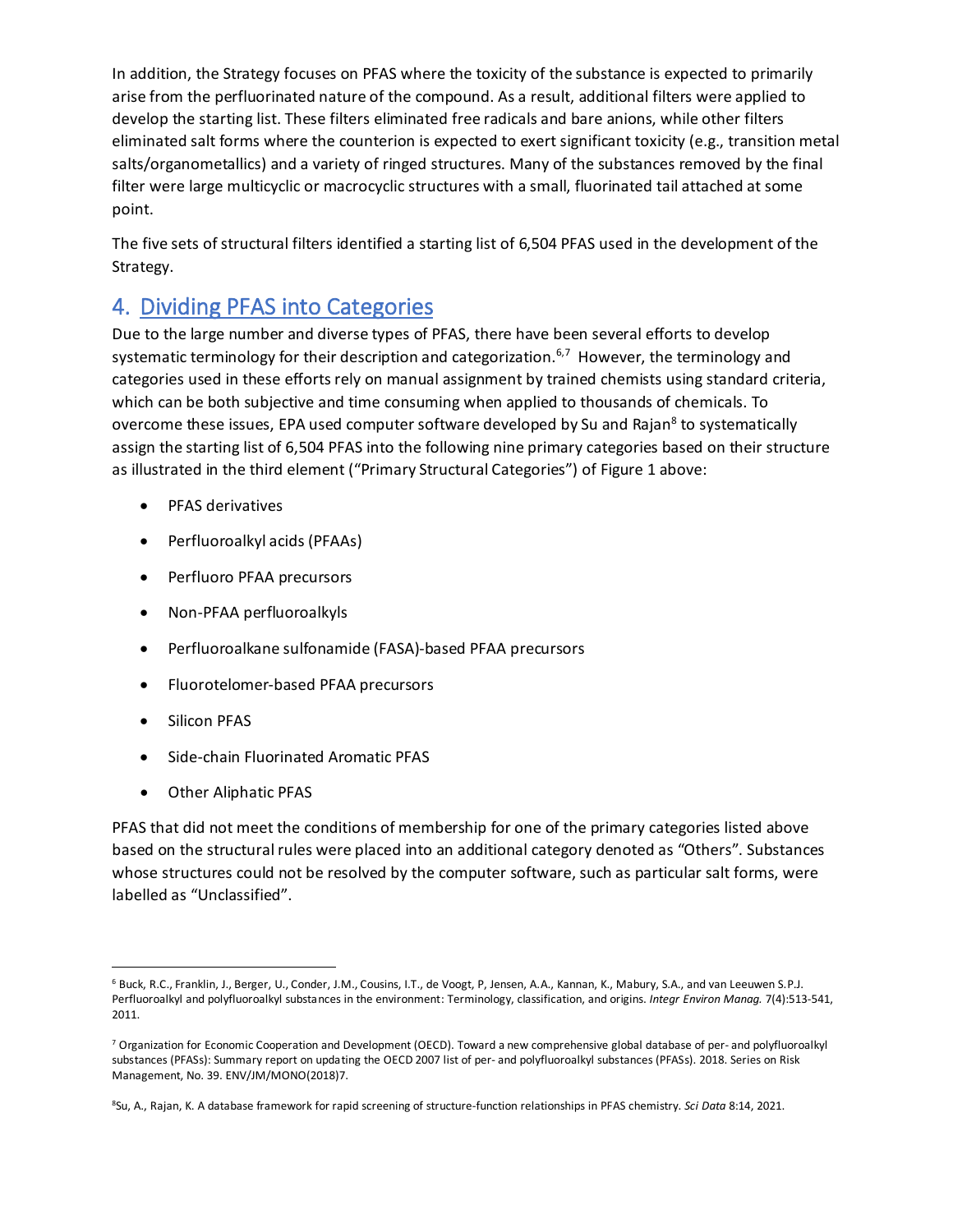Each of the primary structural categories were further broken down into one of three secondary categories as illustrated in the fourth element ("Secondary Structural Categories") in Figure 1. The secondary categories include volatiles (>100 mmHg vapor pressure), non-volatiles with ≥8 carbons, and non-volatiles with <8 carbons. These secondary structural categories were employed because historically, changes in the length of the carbon chain have resulted in differences in toxicity and the length of time the chemicals spend in the body. The use of volatility to break down the primary structural categories was important when considering the route of exposure for testing.

Figure 2 below shows a bar graph depicting the number of PFAS within each secondary category that were identified as result of this process. Over 30 percent of the substances in the filtered starting list were assigned to the "Others, gte8" secondary category (gte8 = greater than or equal to 8 carbons). Of the 1,927 PFAS in the "Others, gte8" secondary category, only 29 are "active" in commerce in the United States as determined in recent Active/Inactive reporting required under TSCA at 40 CFR Part 710 (82 FR 37520) (FRL-9964-22).



*Figure 2: Frequency Plot of Number of Substances by Secondary Category Key: lt8 = less than 8 carbons; gte8 = greater than or equal to 8 carbons* 

Since the Strategy is based on an approach that groups similar PFAS into categories based on structure, it is important to evaluate the degree of structural similarity within each category and compare that to similarity across the larger set of PFAS. To achieve this, each PFAS was characterized by a chemical fingerprint<sup>9 [10](#page-6-1)</sup> that is composed of the various structural features of the molecule. These structural features include the different types and arrangement of elements in the molecule, the bonds that hold

<span id="page-6-0"></span> $9$  Morgan, H.L. The generation of a unique machine description for chemical structures - A technique developed at Chemical Abstracts Service. *J. Chem. Doc*. 5:107-112, 1965.

<span id="page-6-1"></span><sup>&</sup>lt;sup>10</sup> Morgan fingerprints are a type of hashed fingerprints. Hashed fingerprints do not require a pre-defined fragment library. Instead, they are generated by enumerating the molecule through all possible fragments that are not larger than a certain size and then converting the fragments into numeric values using a hash function. These numeric values can then be used to indicate bit positions in the hashed fingerprint. Circular fingerprints are generated by considering the 'circular' environment of each atom up to a given radius. The Morgan fingerprints calculated in this study were of length 1024 using a radius of 3.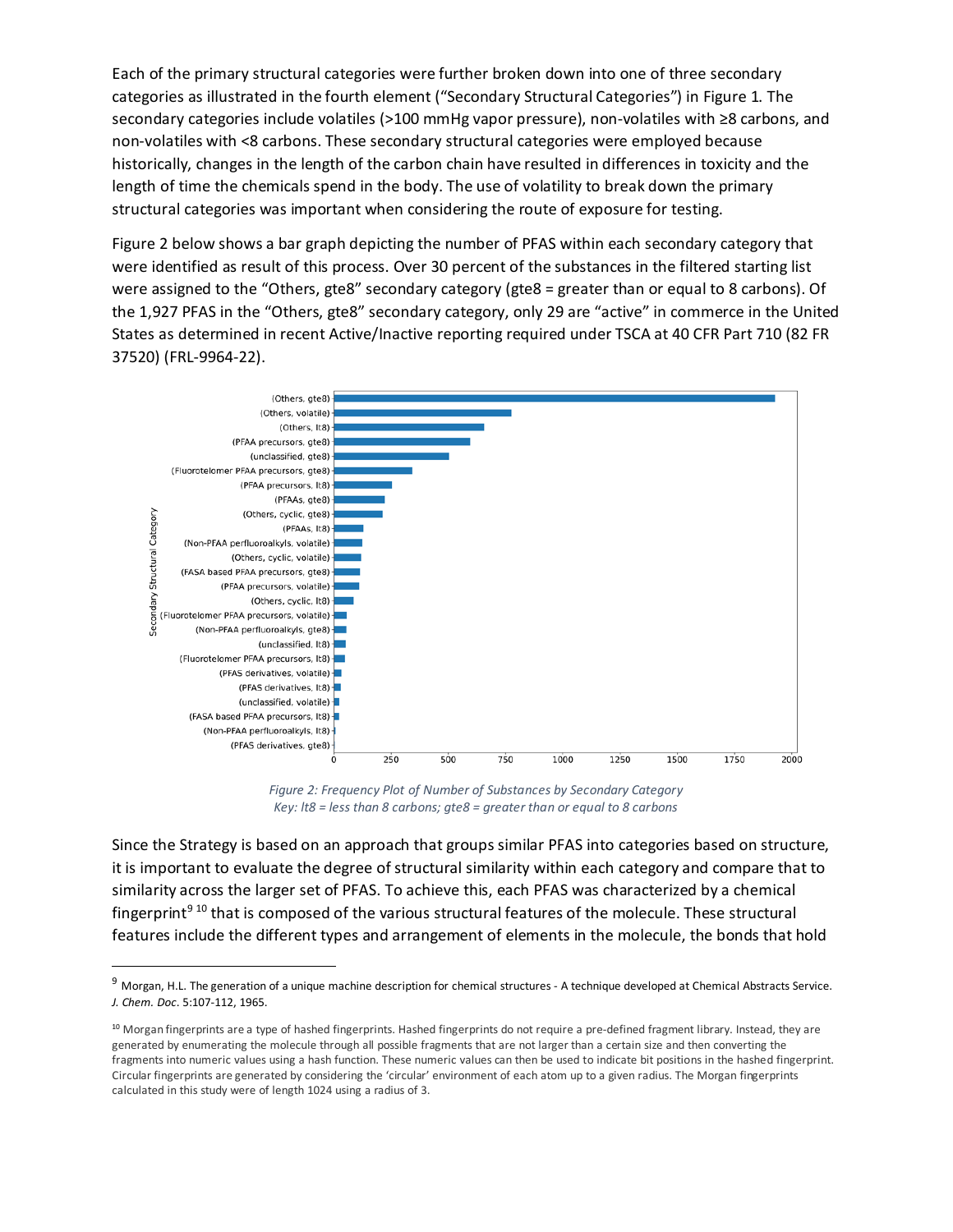those elements together, and other features of the chemical. The use of chemical fingerprints allowed for an objective comparison of how similar or different each PFAS is relative to another. When looking at chemical structures chemists often refer to similarity with the concept of structural distance. The smaller the structural distance between two chemicals, the more structurally similar they are. Using the chemical fingerprints, EPA calculated the structural similarity<sup>[11](#page-7-0) [12](#page-7-1)</sup> for each possible pair of PFAS on the starting list. This produced a large matrix where the similarity between all PFAS on the starting list could be examined.

To determine which secondary categories needed to be further divided, the structural distances (i.e., the degree of similarity) were calculated both within each secondary category and between categories as illustrated above in the fifth element ("Tertiary Structural Categories") of Figure 1. The rationale behind this approach is that the structural similarity within a category should be greater than the structural similarity between categories. A conceptual schematic of "within" and "between" category distances is provided in Figure 3.



Structural Similarity Characteristic #1

*Figure 3. Conceptual Schematic to Illustrate the Within and Between Category Distances for the Secondary Categories*

The distributions of the "within" and "between" structural distances among the secondary categories are provided below in Figure 4. A distance threshold for secondary categories that lack adequate structural similarity was set at the lower  $5<sup>th</sup>$  percentile of the "between" category distribution. Secondary categories exceeding this median distance were further divided into tertiary categories to obtain greater structural similarity. A total of 70 terminal categories were identified (i.e., secondary or tertiary categories with adequate similarity).

<span id="page-7-0"></span><sup>11</sup> Jaccard, P. The distribution of the flora in the alpine zone. *New Phytologist*. 11(2):37–50, 1912.

<span id="page-7-1"></span> $12$  The Jaccard distance is a unitless number between zero and one that measures how dissimilar two sets (in this case two chemicals) are from one another. A Jaccard distance of zero means the two chemicals are identical, a Jaccard distance of one means the chemicals share nothing in common. In the context of Morgan fingerprints, a Jaccard distance of 0.5 means that half the fingerprint matches between two chemicals while the other half does not match.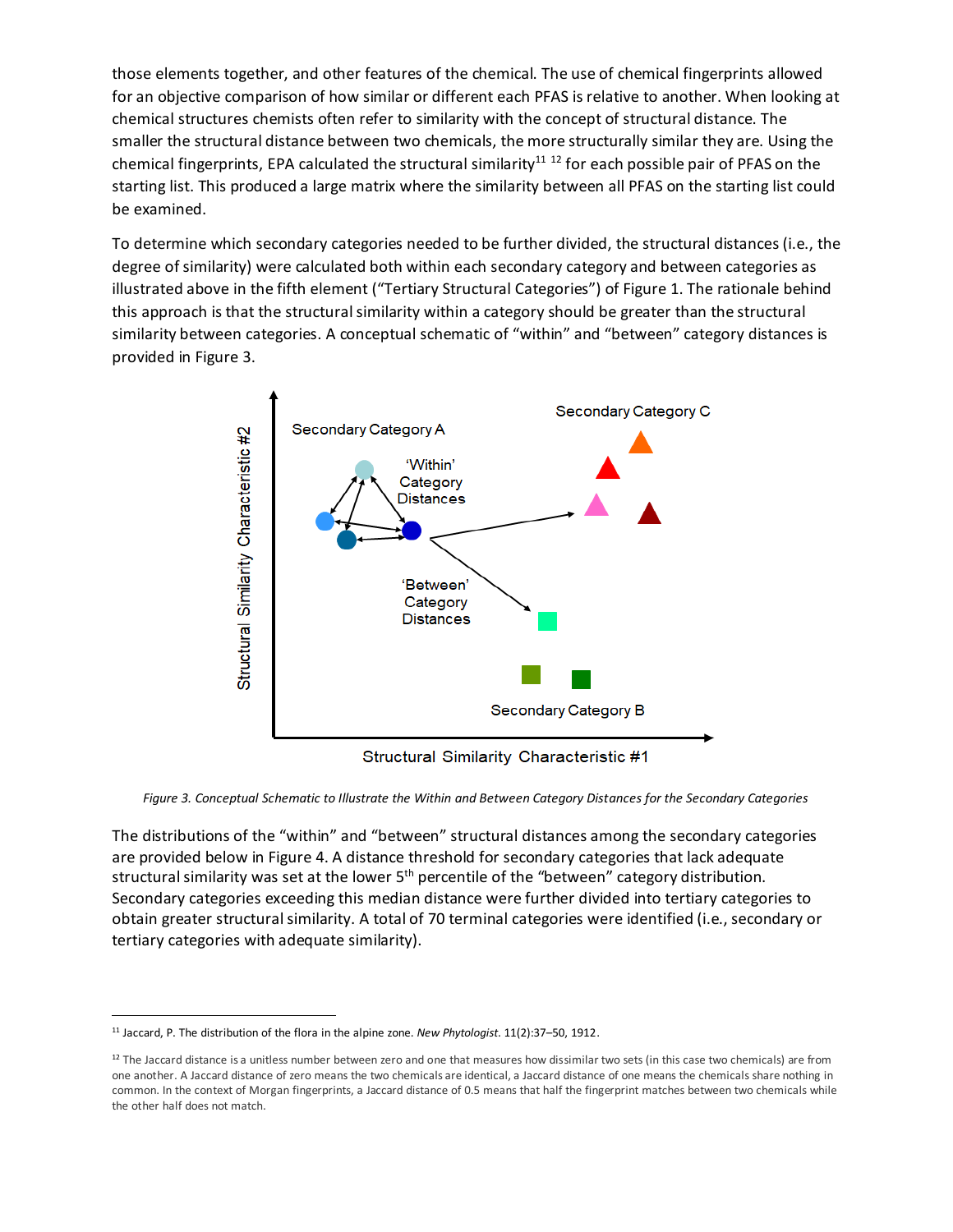

*Figure 4: Probability Density Function Plot & Histogram - Within & Between Primary-Secondary Combinations*

For each terminal category, EPA calculated the average or "centroid" of all the chemical structural features. The centroid depicts the most representative virtual chemical structure in that category as illustrated below in Figure 5. It may or may not depict an actual PFAS structure. EPA then used the centroids as the conceptual anchor within each terminal category to define a candidate PFAS for testing.



Structural Similarity Characteristic #1

*Figure 5: Graphical Illustration of Centroid Concept*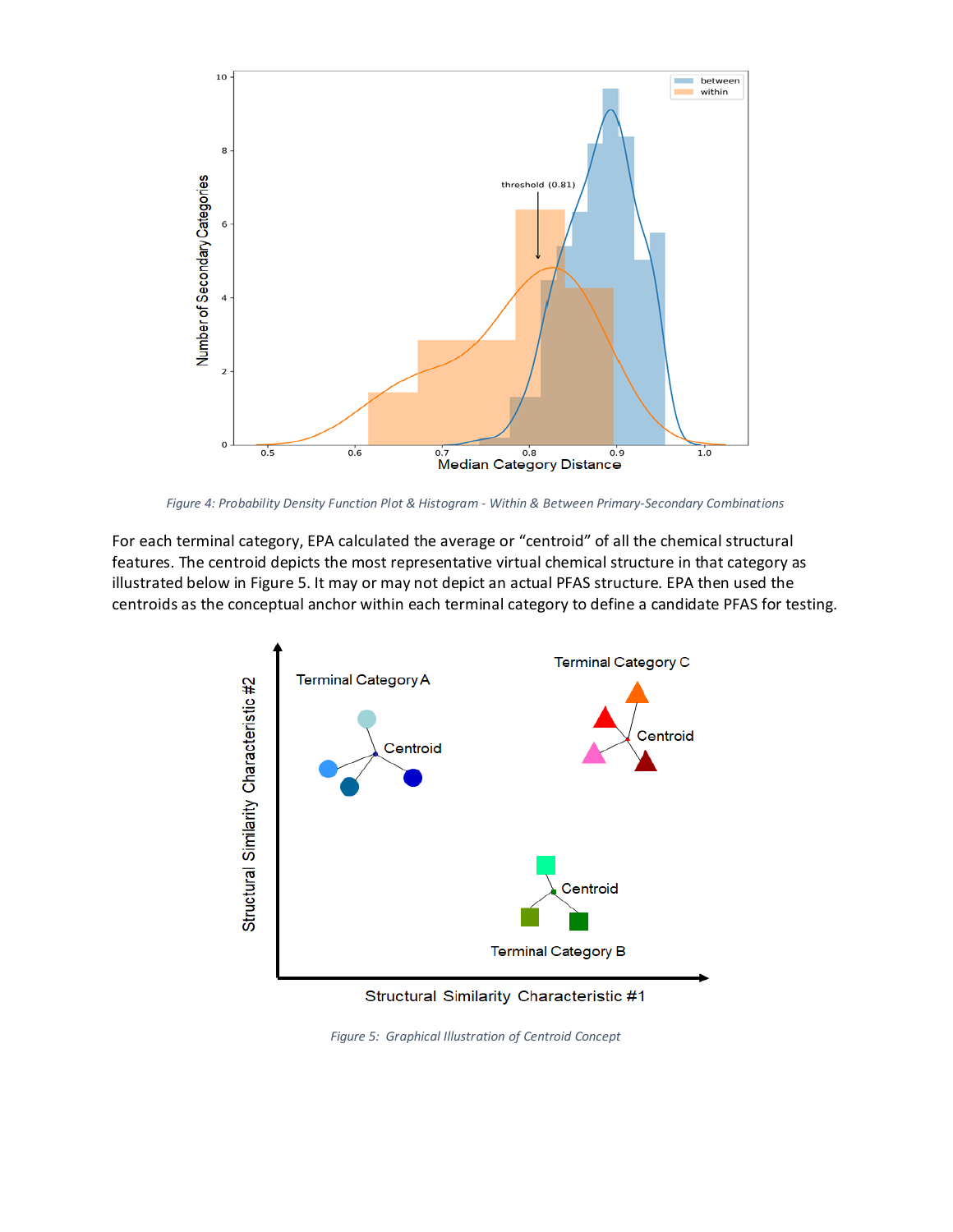## <span id="page-9-0"></span>5. Assembling Existing Toxicity Data

For each substance on the starting list of PFAS, EPA identified all available, human health-related toxicity studies and divided them into the following study types:

- a. Acute
- b. Subchronic
- c. Chronic including Cancer Bioassays
- d. Developmental
- e. Reproductive
- f. Immunotoxicity
- g. Neurotoxicity
- h. Toxicokinetics
- i. Mutagenicity
- j. Sensitization/Irritation

EPA identified toxicity data from two separate sources – the EPA Toxicity Value Database (ToxValDB) and the EPA Chemical Information System (CIS).

The EPA ToxValDB is a compilation of publicly-derived experimental toxicity data on ~34,000 chemicals from 43 distinct sources including US EPA, U.S. Food and Drug Administration (FDA), California Office of Environmental Health Hazard Assessment (OEHHA), Agency for Toxic Substances and Disease Registry (ATSDR), Department of Energy (DOE), California Department of Public Health (DPH), the World Health Organization (WHO), Health Canada, the European Chemicals Agency (ECHA), European Food Standards Agency (EFSA), and the European Commission's Cluster of Systems of Metadata for Official Statistics (COSMOS) database. These sources include toxicity data from the scientific literature, reports, regulatory toxicology study submissions, or government-sponsored studies (e.g., U.S. National Toxicology Program).

The EPA CIS is an internal platform for managing data submissions under TSCA, including toxicity studies. Most of the data within CIS has been provided by industry in conjunction with TSCA submissions and are not publicly available. EPA is working on to make data publicly available to the extent possible under current statutory requirements and given resource constraints.

#### <span id="page-9-1"></span>6. Initial Test Candidate Identification

To identify the initial PFAS candidates for testing, EPA mapped the existing toxicity data from ToxValDB and CIS onto each of the 70 terminal categories. Through this mapping process, EPA identified a total of 56 terminal categories that lack any data about the toxicity of the PFAS in that category. EPA identified PFAS candidates for testing from each of those 56 terminal categories based on the following considerations:

• Whether EPA can identify one or more manufacturer(s) of the PFAS candidate at this time (i.e., EPA can readily and confidently identify recipient(s) for TSCA test orders).<sup>[13](#page-9-2)</sup>

<span id="page-9-2"></span> $13$  EPA consulted a variety of submissions received pursuant to TSCA (e.g., sections 4, 5 and 8) to identify potential section 4 test order recipients.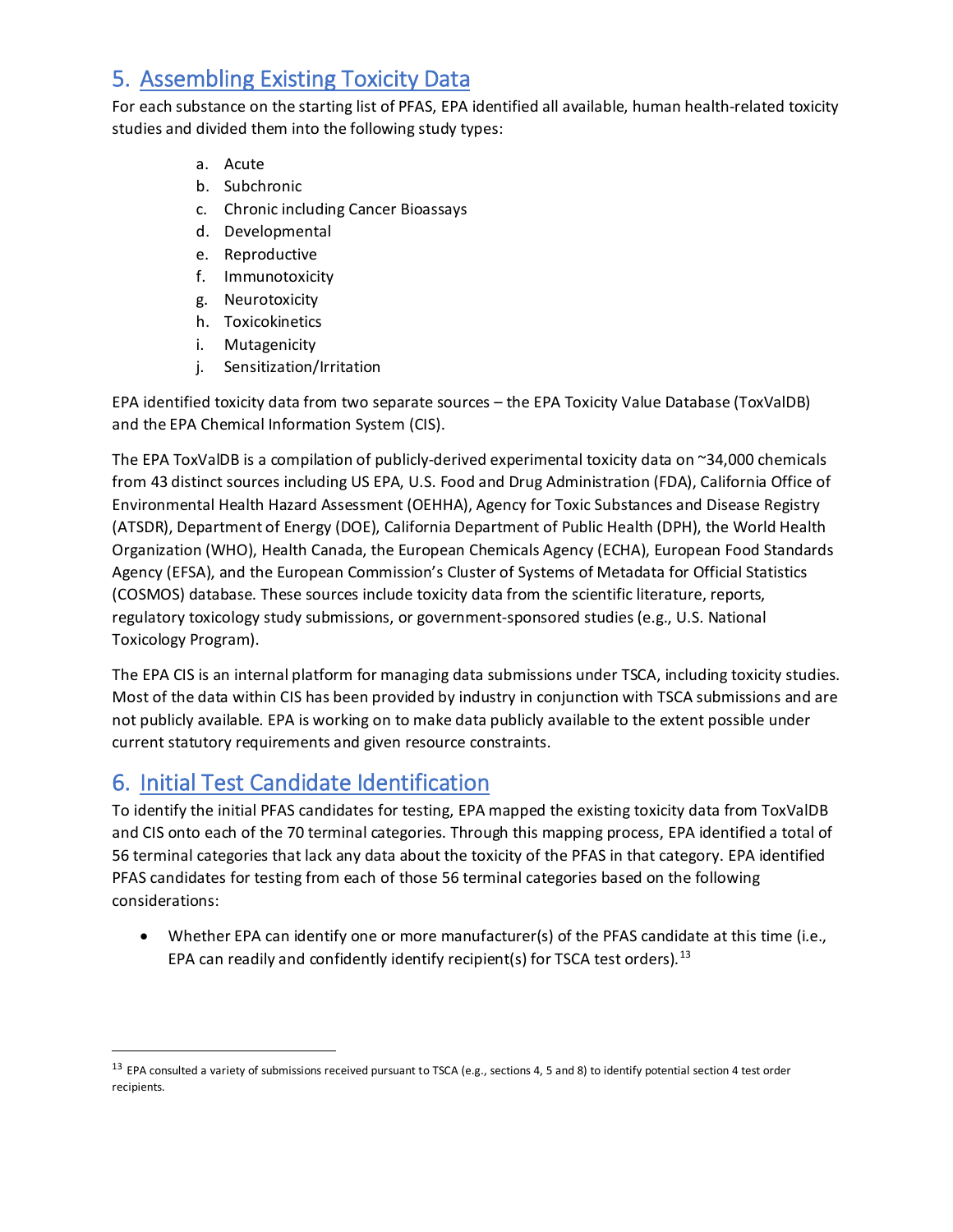The candidate's structural distance from the centroid of the terminal category (i.e., the closer to the centroid the greater preference for testing).

Of the 56 terminal categories lacking toxicity data, only 24 contained PFAS with an identifiable manufacturer(s) to whom EPA could issue a test order (Appendix A). As a result, EPA will consider the distance from the centroid in selecting PFAS for testing for 24 terminal categories. However, this Strategy is an iterative process and as EPA identifies additional PFAS manufacturers (e.g., through reporting under the future TSCA section 8(a)(7) rule) EPA may expand this initial list of candidate PFAS. Figure 6 below provides an overview of the steps of the process involved in the identification of initial testing candidates.



*Figure 6: Overview of the Process for Identifying Initial Testing Candidates*

### <span id="page-10-0"></span>7. Potential Tests

EPA's application of the category approach described above is consistent with the statutory mandate to reduce and replace the use of vertebrate animals in the testing of chemicals under section 4(h) of TSCA. The use of a tiered approach to identify specific testing for the candidate PFAS is also consistent with section 4(h) of TSCA.

EPA's Office of Chemical Safety and Pollution Prevention (OCSPP) has developed and uses a variety of test guidelines to support regulatory actions for chemicals under various statutes, including TSCA.[14](#page-10-1) These guidelines are extensive and cover a wide array of test endpoints. Other organizations have also developed and utilize similar testing approaches, including the Organization of Economic Cooperation and Development (OECD), which maintains published testing guidelines for evaluating health effects.<sup>15</sup> OECD guidelines are considered routinely by EPA under the OECD mutual acceptance of data (MAD) system.<sup>[16](#page-10-3)</sup> EPA has developed a crosswalk for the OECD guidelines with its own, which also provides a summary of all study types and the organizational codes associated with them.<sup>[17](#page-10-4)</sup> EPA also

<span id="page-10-1"></span><sup>&</sup>lt;sup>14</sup> [EPA web site on Test Guidelines for Pesticides and Toxic Substances](https://www.epa.gov/test-guidelines-pesticides-and-toxic-substances) (accessed October 2021)

<span id="page-10-2"></span><sup>&</sup>lt;sup>15</sup> [OECD web site on Test Guidelines for Chemicals](https://www.oecd.org/chemicalsafety/testing/oecdguidelinesforthetestingofchemicals.htm) (accessed October 2021)

<span id="page-10-3"></span><sup>16</sup> [OECD web site on Mutual Acceptance of Data](https://www.oecd.org/chemicalsafety/testing/mutualacceptanceofdatamad.htm) (accessed October 2021)

<span id="page-10-4"></span><sup>&</sup>lt;sup>17</sup> [OCSPP list of harmonized test guidelines](https://www.epa.gov/sites/default/files/2019-10/documents/ocspp-testguidelines_masterlist-2019-09-24.pdf) (last updated September 2019, accessed October 2021)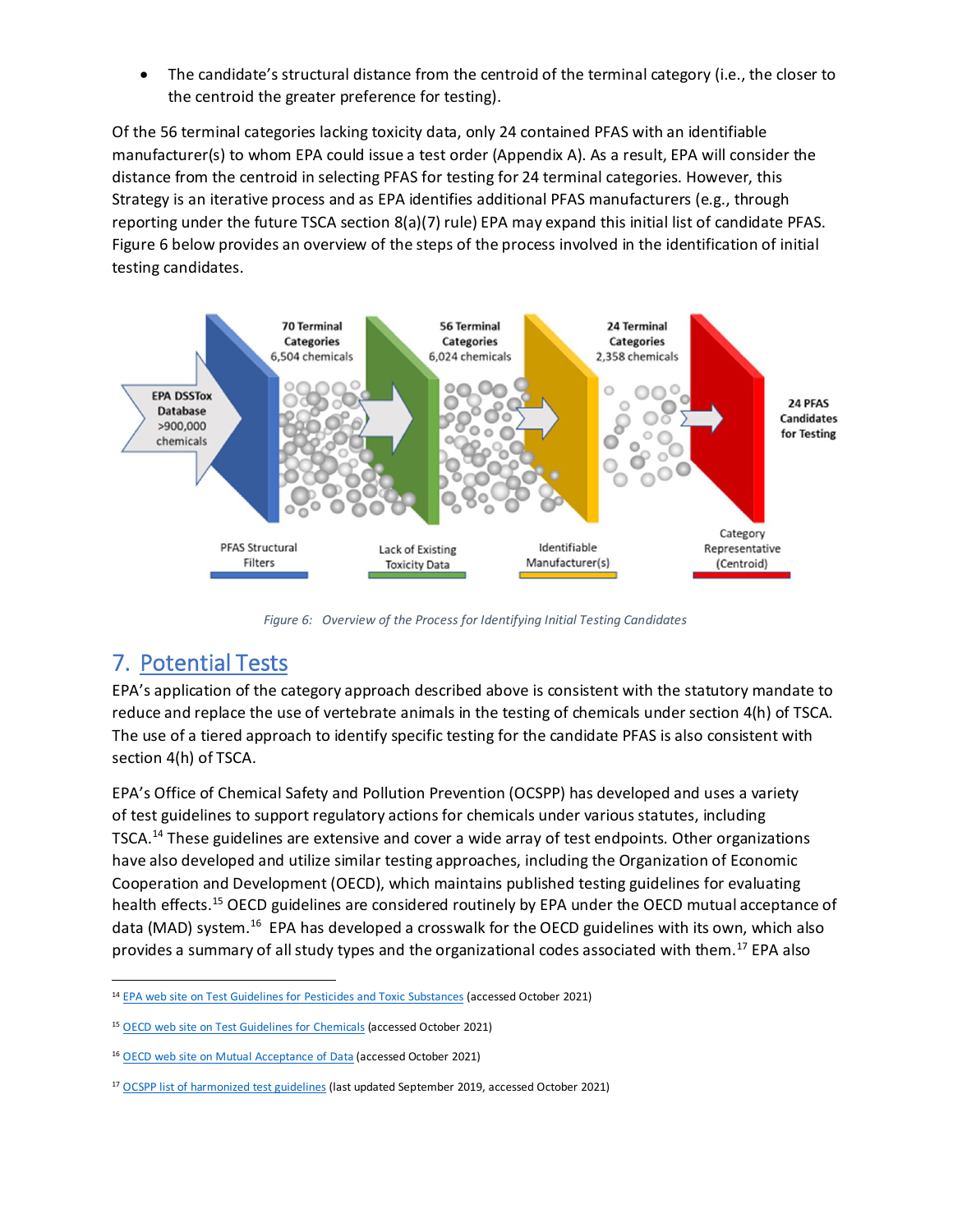routinely considers other scientifically relevant information (OSRI) in lieu of testing that is conducted strictly in accordance with test guidelines. OSRI would have to be evaluated by EPA and considered adequate in addressing data needs.

A general overview of the tiered approach is presented below.

**Tier I:** consists of physical-chemical properties and *in vitro* testing to inform and guide whether additional short-term *in vivo* toxicity and/or toxicokinetic tests should be considered. For instance, PFAS that are gases will generally not be subject to Tier I *in vitro* testing due to methodological limitations and therefore higher tier *in vivo* toxicity testing may be the most logical initial testing approach.

- Physical-chemical property tests: vapor pressure, water solubility, log  $K_{ow}$ , particle size and surface tension (measures surfactant properties) to inform the conduct of test guideline protocols (e.g., closed systems for volatile PFAS, relevant route(s) of exposure, etc.).
- *In vitro* metabolism and protein binding studies (e.g., liver metabolism, protein binding and kidney transport protein binding) to inform the need for *in vivo* toxicokinetic studies.
- Some PFAS show positive results for genotoxicity. [18](#page-11-0) Therefore, EPA is considering *in vitro* genotoxicity for chromosomal aberrations/gene mutations (e.g., OECD TG 471 and OECD TG 473 or 487) to inform the need for higher-tier *in vivo* toxicity testing for adverse outcomes related to genotoxicity.
- *In vitro* nuclear receptor/activation assays may also be considered because PFAS have been shown to activate multiple nuclear receptors.<sup>[19](#page-11-1)[,20](#page-11-2)</sup> These data can provide insights regarding human relevance (e.g., whether the chemical is active only in the PPARα assay) and inform the need for higher tier *in vivo* toxicity testing (e.g., for cancer and non-cancer endpoints).

**Tier II:** consists of testing to inform which species and doses to use in Tier III testing. Depending on results of Tier I, and types of toxicities identified for the PFAS categories based on existing available data, Tier II tests may include:

- *In vitro* skin absorption testing (e.g., OECD TG 428) for PFAS that have conditions of use with potential for dermal exposures. Results may also be useful for route-to-route extrapolation, thereby expanding applicability of existing or new higher tier tests.
- *In vivo* genotoxicity testing (e.g., OECD TG 474), depending on the results of Tier I *in vitro* genotoxicity testing.

<span id="page-11-0"></span><sup>18</sup> ATSDR (Agency for Toxic Substances and Disease Registry). 2021. Toxicological Profile for Perfluoroalkyls. U.S. Department of Health and Human Services. May 2021.

<span id="page-11-2"></span><span id="page-11-1"></span><sup>&</sup>lt;sup>19</sup> Houck, K.A., Patlewicz, G., Richard, A.M., Williams, A.J., Shobair, M.A., Smeltz, M., Clifton, M.S., Wetmore, B.A., Medvedev, A., Makarov, S. Bioactivity profiling of per-and polyfluoroalkyl substances (PFAS) identifies potential toxicity pathways related to molecular structure. *Toxicology.* 457:152789, 2021.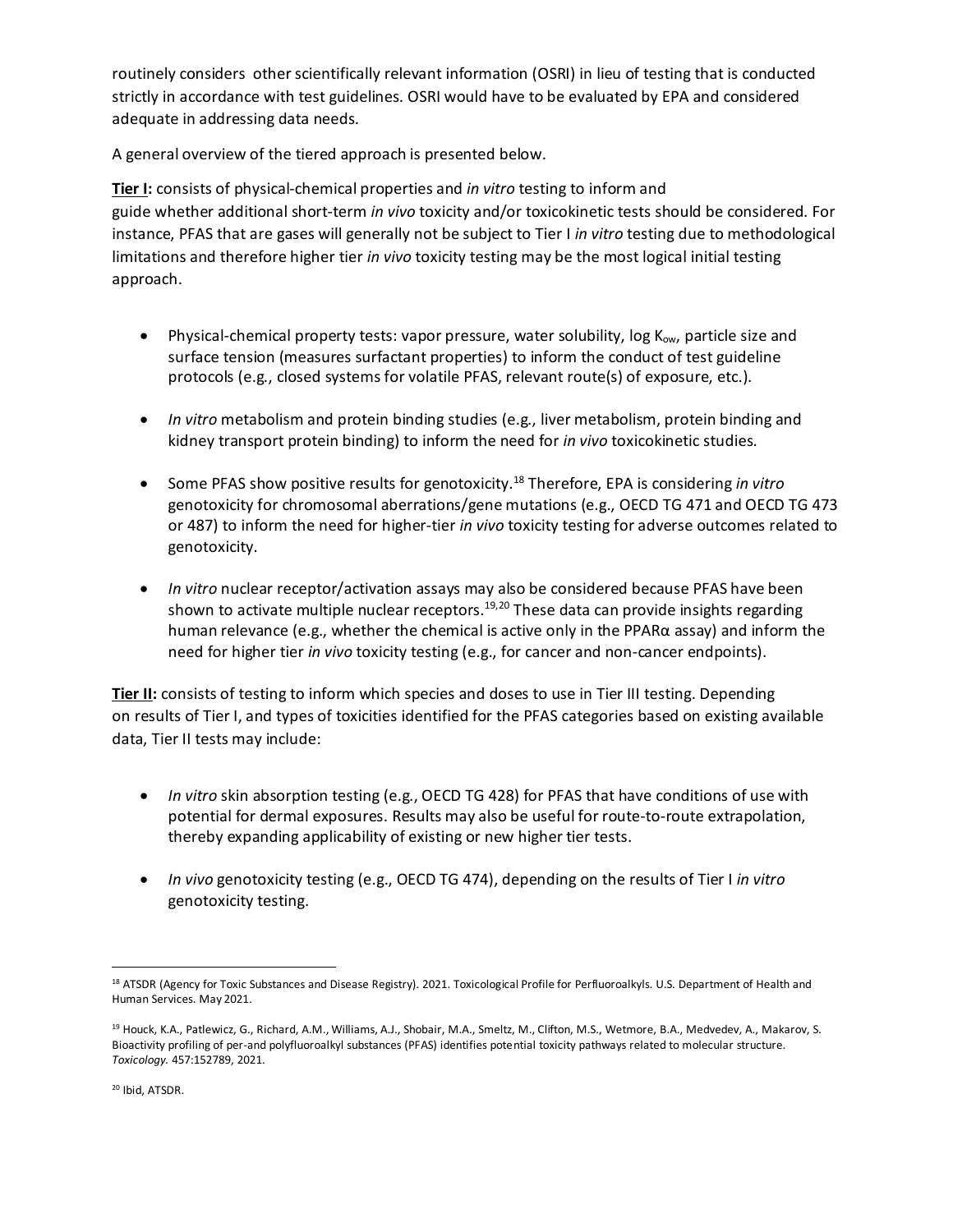- Acute *in vivo* inhalation toxicity testing (OECD TG 403), based on Tier I physical-chemical properties testing that indicate potential for surfactant effects.
- *In vivo* toxicokinetic testing in rats and/or mice (OECD TG 417) with evaluation of metabolites. Existing data indicate half-lives and clearance rates may differ significantly among PFAS and species.<sup>[21](#page-12-0),[22](#page-12-1)</sup> Therefore, this data will inform which species and dosing regimes are most appropriate for higher tier toxicity testing. *In vivo* toxicokinetic testing will be informed by Tier I *in vitro* metabolism and protein binding studies when feasible.

**Tier III:** consists of testing to identify dose levels (i.e., points of departure) for risk evaluation. Existing data on tested PFAS provide evidence for probable links between PFOA and both kidney and testicular cancer in humans.<sup>[23](#page-12-2)</sup> Other epidemiological studies have identified some associations between PFAS and certain cancers including prostate and breast cancer.<sup>24</sup> Both PFOA and GenX are known to cause tumors in animal studies.<sup>[25,](#page-12-4)[26](#page-12-5)</sup> Based on existing data, PFAS may also cause cancer via a non-genotoxic mechanism. Therefore, EPA will consider systemic toxicity testing that measures adverse endpoints such as liver and kidney disease, immunotoxicity, thyroid function, lipid dysregulation and reproductive and developmental toxicity.<sup>[27](#page-12-6)</sup> The types of effects identified for additional testing may include:

- Testing for cardiac sensitization. Certain terminal categories consisting of short-chain volatile PFAS may be considered for testing for cardiac sensitization<sup>[28](#page-12-7)</sup> because existing data for halogenated hydrocarbons indicate these compounds may lead to cardiac arrythmias and occasionally to sudden death resulting from sensitization of the heart muscle to endogenous compounds in the body (e.g., adrenaline).  $29,30$  $29,30$  $29,30$
- 28-day inhalation toxicity test (OECD TG 412). If the Tier II acute inhalation toxicity test shows a toxic dose level (i.e., low observable adverse effect concentration) below the limit dose (< 2,000 mg/m<sup>3</sup>), longer duration testing via inhalation route may be considered.

<span id="page-12-3"></span><sup>24</sup> ibid ATSDR

<span id="page-12-6"></span><sup>27</sup> ibid, ATSDR & ibid Fenton

<span id="page-12-0"></span><sup>21</sup> ibid, ATSDR.

<span id="page-12-1"></span><sup>&</sup>lt;sup>22</sup> Fenton, S.E., Ducatman, A., Boobis, A., DeWitt, J.C., Lau, C., Ng, C., Smith, J.S., Roberts, S.M. Per- and polyfluoroalkyl substance toxicity and human health review: Current state of knowledge and strategy for informing future research. *Environ Toxicol Chem.* 40(3):606-630, 2021.

<span id="page-12-2"></span><sup>&</sup>lt;sup>23</sup> C8 Science Panel [web site on the Probable Link Evaluation of Cancer](http://www.c8sciencepanel.org/pdfs/Probable_Link_C8_Cancer_16April2012_v2.pdf) (Created April 2012, accessed October 2021).

<span id="page-12-4"></span><sup>25</sup>United Stated Environmental Protection Agency (EPA). 2016. Health Effects Support Document for Perfluorooctanoic Acid (PFOA). Office of Water. EPA 822-R-16-003. 2016.

<span id="page-12-5"></span><sup>&</sup>lt;sup>26</sup> United States Environmental Protection Agency (EPA). Human Health Toxicity Values for Hexafluoropropylene Oxide (HFPO) Dimer Acid and its Ammonium Salt (CASRN 13252-13-6 and CASRN 62037-80-3). Public Comment Draft. Office of Water. EPA-823-P-18-001. 2018.

<span id="page-12-7"></span><sup>&</sup>lt;sup>28</sup> European Centre for Ecotoxicology and Toxicology of Chemicals (ECETOC). Evaluation of cardiac sensitization test methods. Technical Report No. 105, 2009.

<span id="page-12-8"></span><sup>29</sup> Brock, W.J., Rusch, G.M., Trochimowicz, H.J. Cardiac sensitization: Methodology and interpretation in risk assessment. *Regul Toxicol Pharmacol.* 38(1):78-90, 2003.

<span id="page-12-9"></span><sup>30</sup> Himmel, H.M. Mechanisms involved in cardiac sensitization of volatile anaesthetics: General applicability to halogenated hydrocarbons? *Crit Rev Toxicol.* 38(9):773-803, 2008.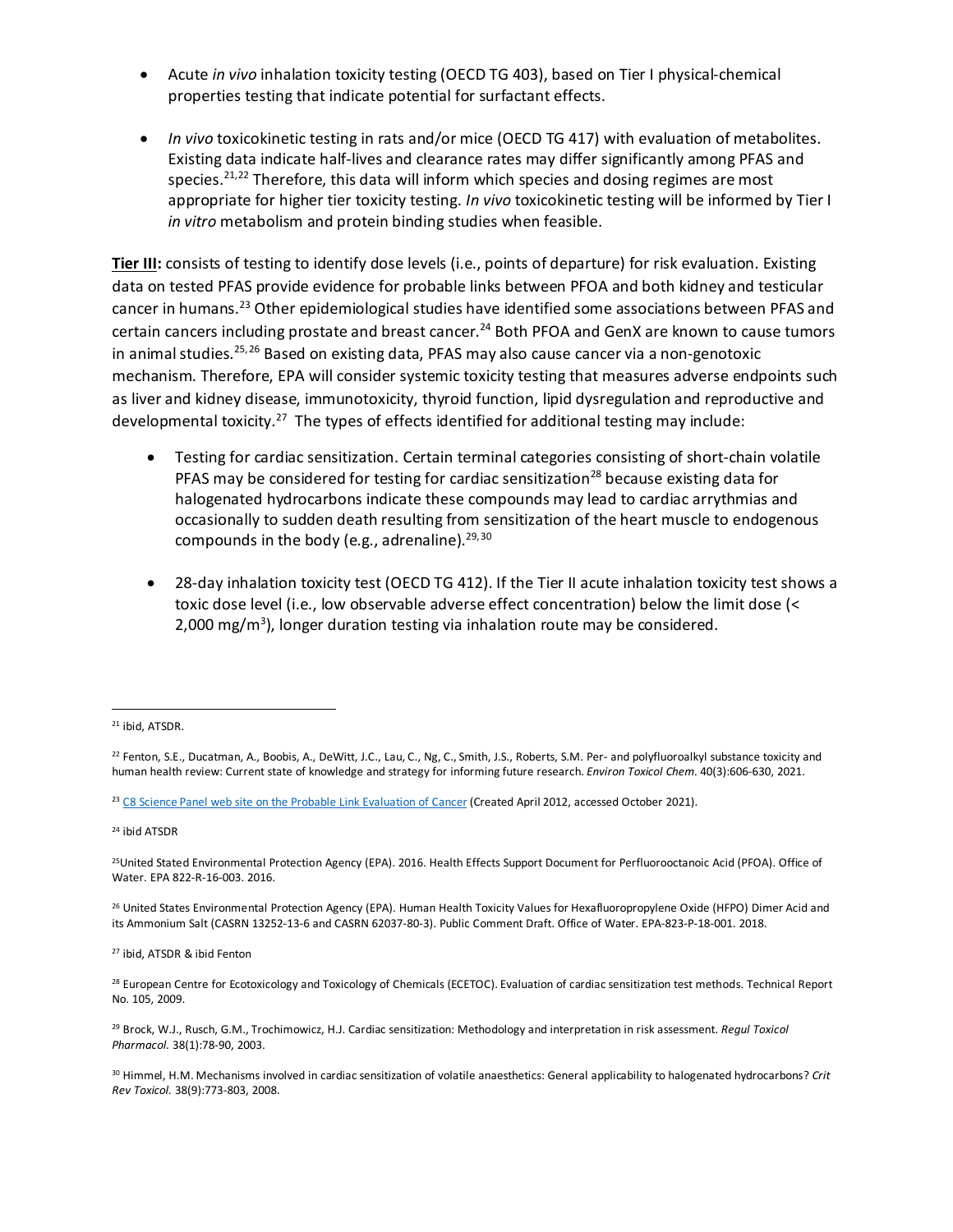- 28- or 90-day toxicity testing (OECD TG 407 or 408) may be included in Tier III because some PFAS have shown immunotoxicity, liver and kidney disease, thyroid function, lipid dysregulation in previous studies. [31](#page-13-1)
- Prenatal developmental toxicity testing (OECD TG 414) may be included in Tier III because some PFAS have shown delayed ossification and other developmental effects in previous studies.<sup>[32](#page-13-2)</sup>
- Extended one-generation reproductive toxicity testing (OECD TG 443) may be included in Tier III because some PFAS have shown postnatal toxicological effects, including delays in sexual maturation and growth, other developmental delays, and mortality.<sup>[33](#page-13-3)</sup> The extended onegeneration reproductive toxicity test can also address concerns related to potential maternal, fetal, and postnatal thyroid hormone disruption as well as includes options for evaluating developmental toxicity and developmental immunotoxicity, which are effects identified in animal and epidemiological studies for some PFAS.<sup>[34](#page-13-4)</sup>
- Carcinogenicity testing (OECD TG 451) may be included in Tier III because some PFAS have produced tumors in animals and have been associated with cancer in humans. The need for carcinogenicity testing will informed by physical-chemical properties, Tier I testing, and existing data. For example, the reactivity, ability to cause glutathione depletion, genotoxicity, *in vitro*  nuclear receptor assays, and the results from shorter-duration *in vivo* toxicity studies will be considered holistically in a weight of evidence to inform the need for carcinogenicity testing.

The tiered-testing approach of this Strategy aims to first and foremost collect information for each candidate PFAS that is sufficient to estimate or predict the physical-chemical properties and toxicity of other PFAS in the associated category. EPA anticipates that collecting this information will inform whether refinements to the category may be needed and determine whether testing additional PFAS within a category may be necessary. For example, similarities, differences, or trends in testing results across categories may indicate that further dividing the terminal categories is justified. As EPA obtains data for the candidate PFAS throughout the testing process, the agency may use those results to revise the testing strategy.

#### <span id="page-13-0"></span>8. Phased Implementation

EPA intends to implement the Strategy in Phases (Figure 7). Phase IA is focused on human health data collection. EPA will be initiate Phase IA by the end of 2021 using TSCA Section 4 authorities. Then, in Phase IB, EPA will refine the initial structural categories using mechanistic and toxicokinetic data from EPA Office of Research and Development (ORD) as well as further evaluation of degradation products and exposure data (e.g., environmental monitoring, biomonitoring). The EPA expects to issue further TSCA Test Orders after the categories are refined. The process for refining and issuing Test Orders will be an iterative process as testing data is submitted to the Agency. In the second Phase of the Strategy (Phases IIA and IIB), EPA expects to use the category approach described above to inform ecological toxicity testing needs.

<span id="page-13-2"></span><sup>32</sup> ibid ATSDR

<span id="page-13-1"></span><sup>31</sup> ibid ATSDR & ibid Fenton

<span id="page-13-3"></span><sup>33</sup> ibid ATSDR

<span id="page-13-4"></span><sup>34</sup> ibid ATSDR & ibid Fenton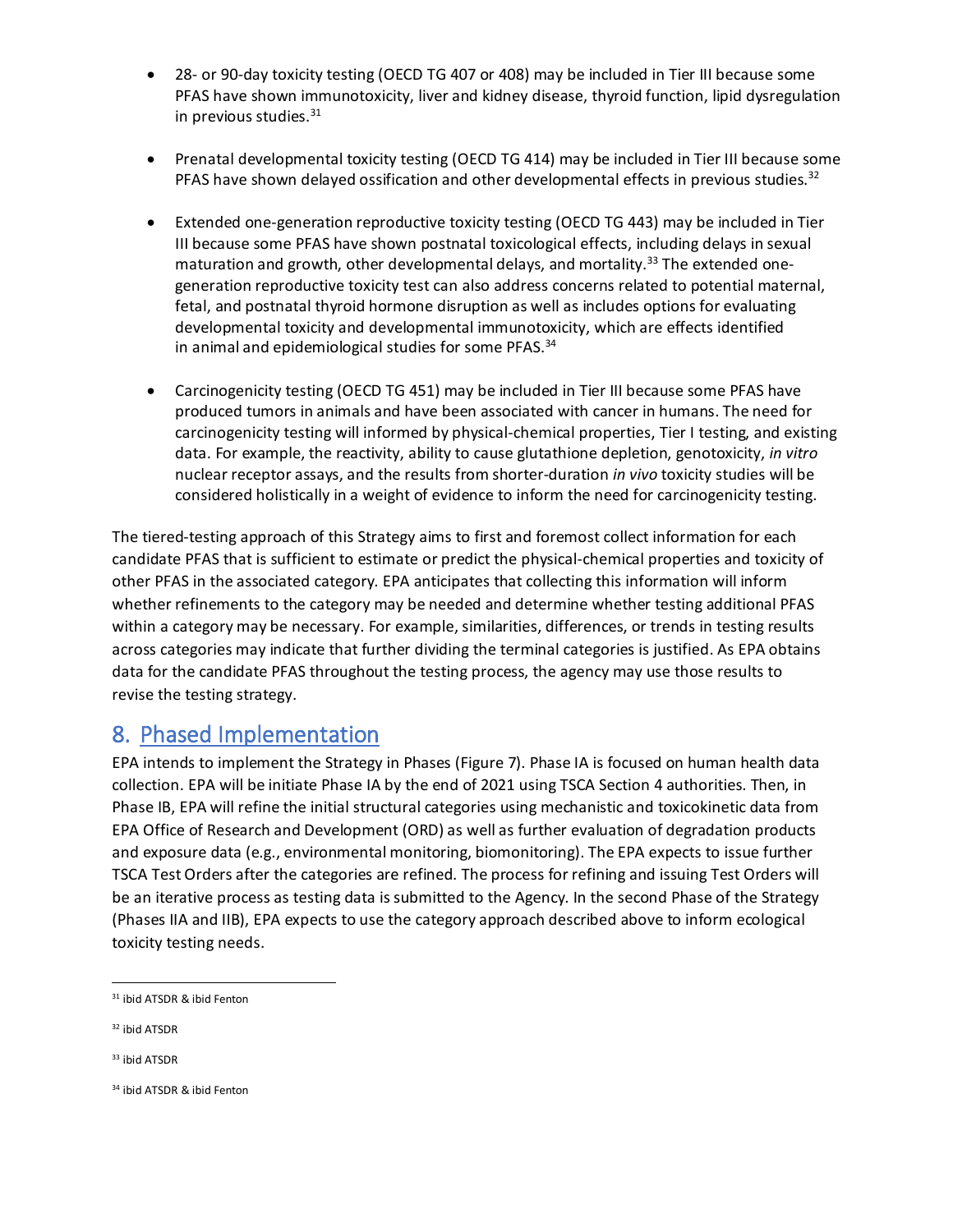

*Figure 7: Multi-phase Testing Strategy for Filling Human Health and Ecological Data Gaps. Phases IA and IB are highlighted in green and are focused on human health-related data. Phases IIA and IIB are highlighted in blue and are focused on ecologically-related data.*